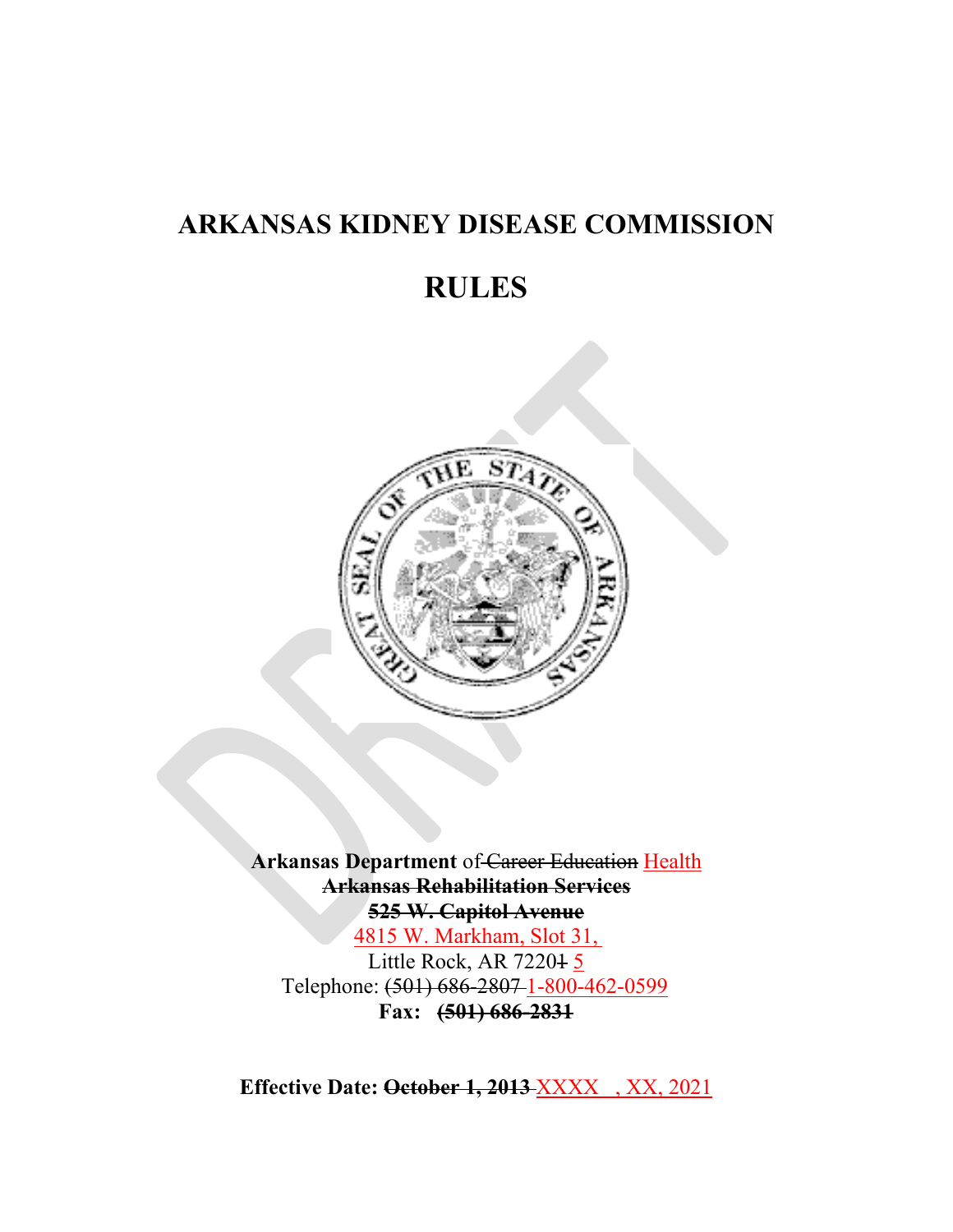#### **INTRODUCTION**

Pursuant to A.C.A. § 20-15-603 this manual these Rules delineates the rules of operation and standards for the program administered by established for the Arkansas Kidney Disease Commission. Changes, additions, and deletions will shall be made from time to time in order to insure the best possible services for clients with permanent kidney failure who are residents of the State of Arkansas. Rule changes will shall only be considered during Commission meetings when a quorum is declared. A majority vote is required for any change. Promulgation of a rule revision is required for any Commission decision which affects patient qualification or services. No Rule, Rule amendment or Rule revision shall be effective until promulgation under the Arkansas Administrative Procedure Act at § 25-15- 201 et seq.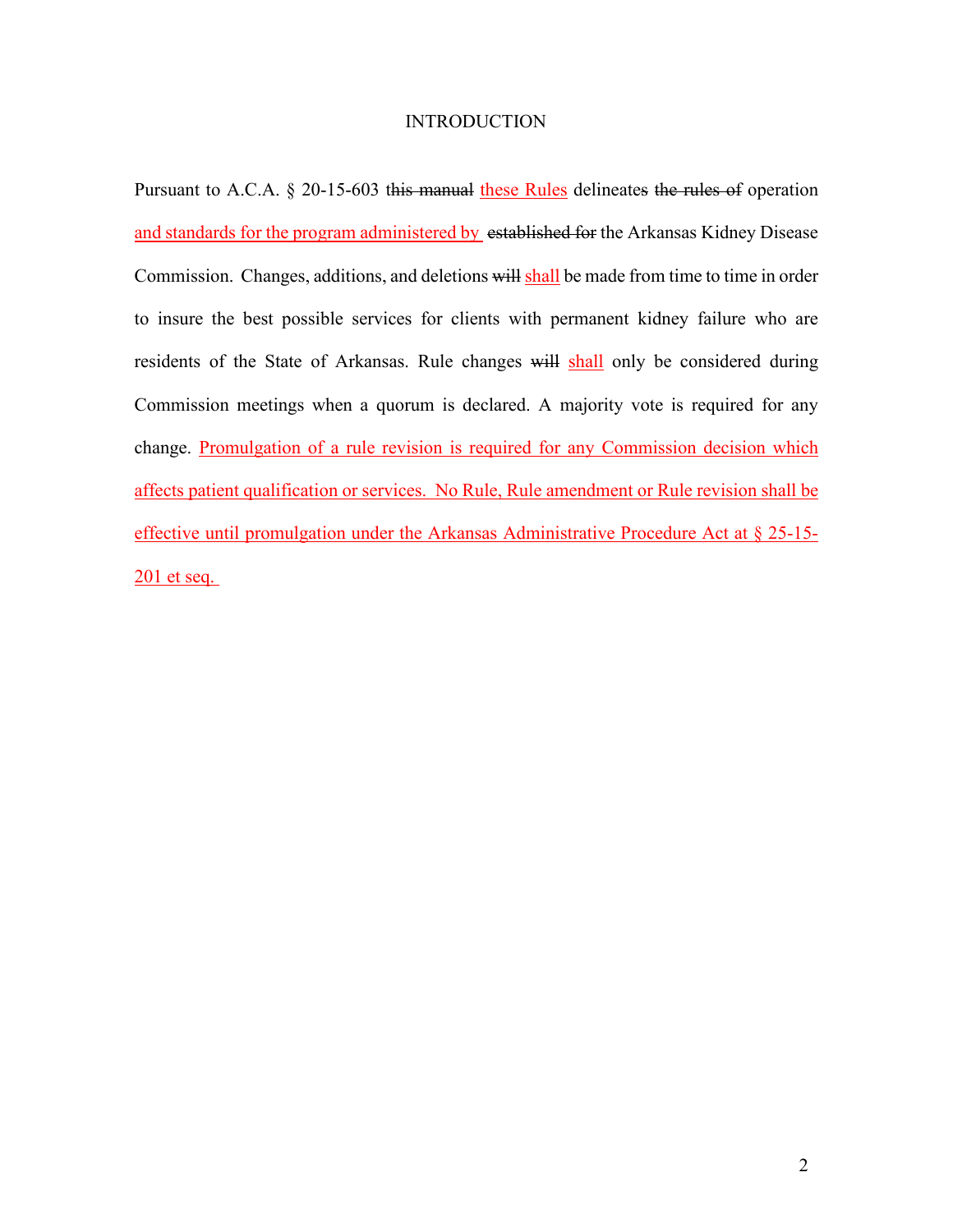## **Arkansas Kidney Disease Commission**

## **RULES**

## **AUTHORITY**

The Arkansas Kidney Disease Commission (AKDC) was established by the General Assembly of the State of Arkansas through Act 450 of 1971 to establish a program for the care and treatment of persons suffering from chronic renal disease. The legislation charged the AKDC to "provide financial assistance for persons suffering from chronic renal disease who require life-saving care and treatment to the extent as determined by the Commission."

Act 910 of 2019 authorizes the Secretary of the Arkansas Department of Health as the disbursing officer of funds appropriated by the Arkansas General Assembly and any other funds made available to the Commission for such purposes.

### **Legislative Findings and Purpose**

Legislative findings declared and found that one of the major problems facing medicine and the public health and welfare is the lack of an adequate program to assist in the treatment and cure of persons suffering from chronic kidney disease. It is estimated that a number of citizens of this State annually are confronted with chronic kidney disease, requiring complicated and expensive treatment, which is often beyond the financial resources of such individuals. There is a critical shortage of adequate facilities within the State for the discovery, evaluation, diagnosis, treatment, and cure of individuals suffering from chronic kidney disease. In order to provide for the care and treatment of persons suffering from acute or chronic kidney disease, and in order to encourage and assist in the development of adequate treatment facilities for persons suffering from acute or chronic kidney disease, it is essential that the State develop a program of financial assistance to aid in defraying a portion of the cost for the care and treatment of chronic renal disease to the extent that the individual suffering from such disease is unable to pay for such services on a continuing basis.

## **COMMISSION**

### **Powers and Duties of the Commission**

The Commission shall have the following functions, powers and duties:

• To establish a program to assist persons suffering from acute or chronic renal failure in obtaining care and treatment requiring dialysis. The program shall provide financial assistance for persons suffering from chronic renal diseases who require life-saving care and treatment for the renal disease to the extent, as determined by the Commission, that a person is unable to pay for such services on a continuing basis without causing unjust and unusual hardship to himself or herself and his or her immediate family, including without limitation a drastic lowering of the standard of living.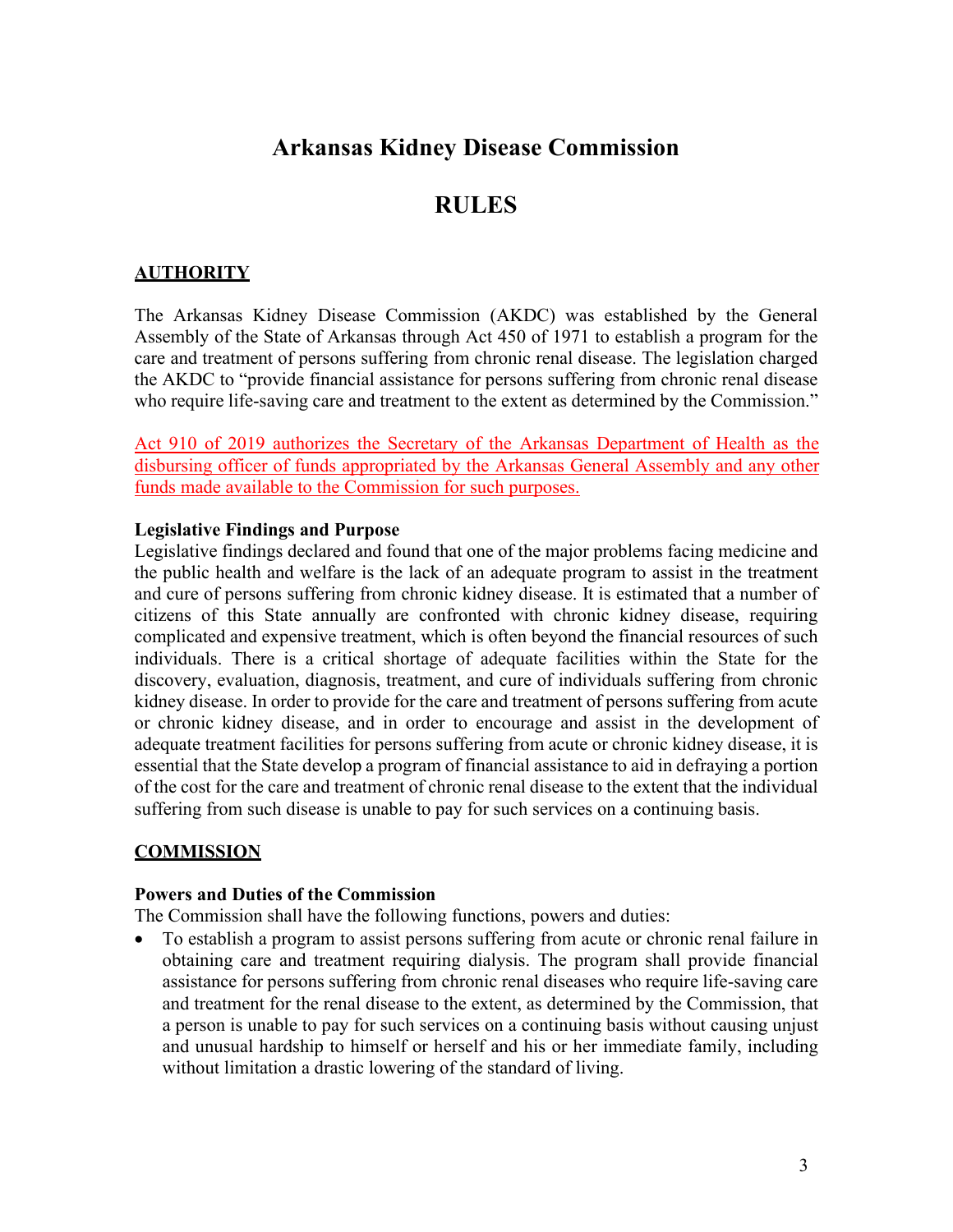- To develop standards for determining eligibility for assistance in defraying the cost of care and treatment of renal disease under this program.
- To cooperate with hospitals, private groups, and organizations, and public agencies in the development of positive programs to bring about financial assistance and support of evaluation and treatment of patients suffering from chronic kidney disease.
- To cooperate with the national and state kidney foundations and with medical programs of the state and federal government for the purpose of obtaining the maximum amount of federal and private assistance possible in support of a kidney disease treatment program.
- To establish criteria and standards for evaluating the financial ability of persons suffering from chronic renal disease to pay for their own care, including the availability of third party insurance coverage, for the purpose of establishing standards for eligibility for financial assistance in defraying the cost of the care and treatment from funds appropriated to the commission for renal disease treatment purposes.
- To accept gifts, grants, and donations from private sources, and the federal government and support from municipal and county governments to be used for the purposes of this Act in defraying costs incurred by persons suffering from acute or chronic renal disease who are unable to meet the total cost of life-saving care and treatment for renal disease.
- To accept gifts, grants, and donations from private sources and the federal government and support from municipal and county governments to be used to honor persons who have provided living kidney donations to Arkansans in need of kidney transplantation.

#### **Commission Committees**

#### *Financial Committee*

The Financial Committee will be composed of at least two (2) members appointed by the Chairman of the Commission. It will be the responsibility of this Committee to review and make recommendations to the full Commission regarding program rules and practices related to establishing the client financial needs criteria to be utilized by the AKDC.

#### *Medical Committee*

The Chairman of the Commission will appoint the Medical Committee. This Committee will be composed of as many as eight (8) members, and will include specialists who treat end stage renal disease (ESRD), and may include others who work in allied medical fields and are knowledgeable about chronic renal conditions. One member shall serve at the discretion of the Chairman of the Commission as chairman of this committee. The Chairman of the Medical Committee must be a physician knowledgeable in ESRD. It will be the responsibility of this committee to review and make recommendations to the full Commission regarding program rules and practices related to the services provided by the AKDC. This committee will also establish the specific medical criteria a client must have in order to receive services provided by the program. The Chairman of the Medical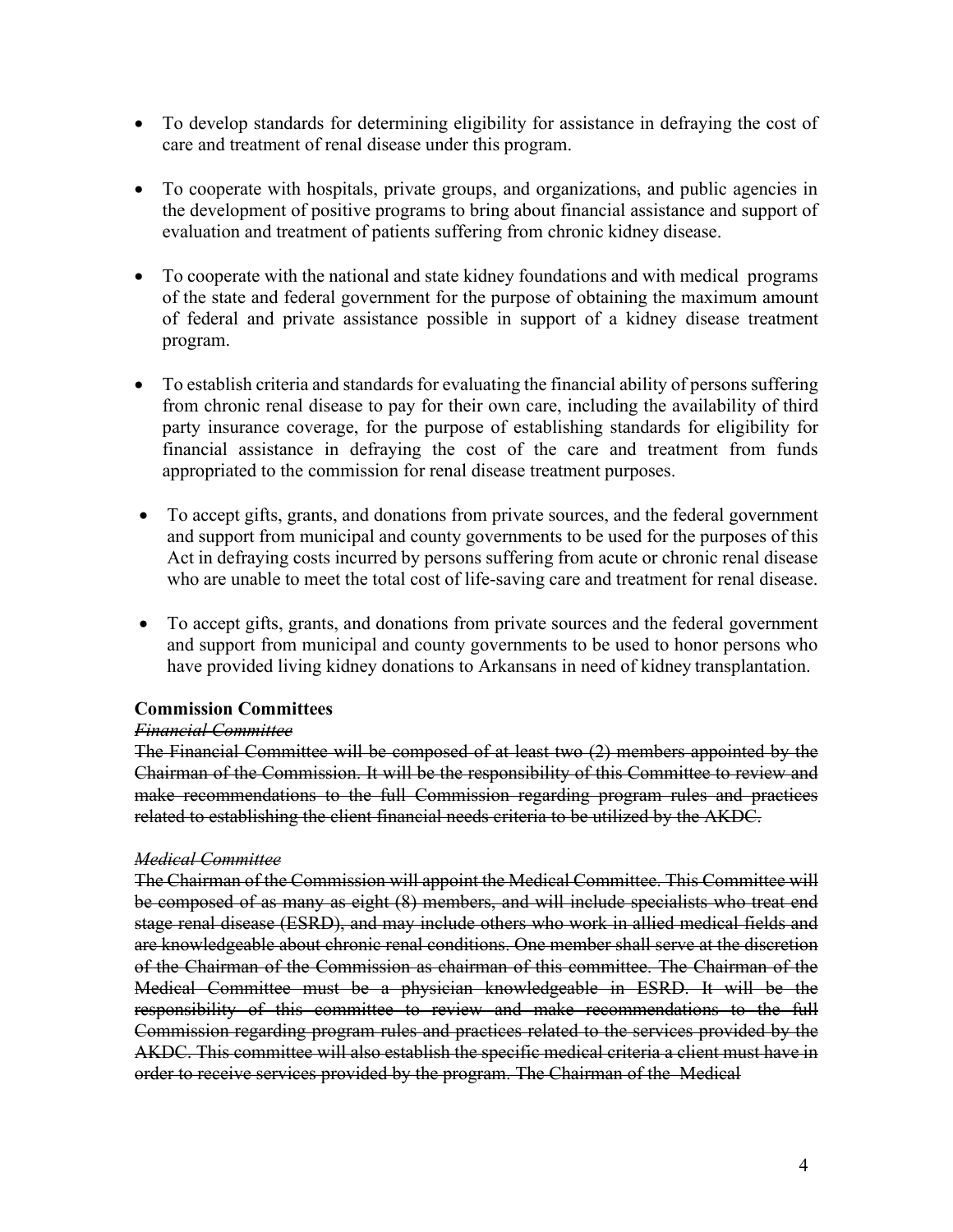Committee may assist in the application review process to ascertain if the individual applying for services meets the established medical criteria. In certain instances the full Medical Committee may be asked to review an application if such is indicated.

The Commission may establish ad hoc committees from time to time. The ad hoc committees shall review issues and make recommendation to the full Commission.

### **CHAIN OF LIFE AWARD**

The AKDC Chain of Life award recognizes individuals who have made a living kidney donation to a current resident of Arkansas who is in need of kidney transplantation. Nominations for the award are received by the AKDC and presented to the Commission Board for approval. The AKDC shall not use state funds appropriated for program services but will may accept gifts, grants, and donations from private sources and the federal government and support from municipal and county governments to maintain the award.

## **ELIGIBILITY**

Persons suffering from chronic renal failure may be referred to the Arkansas Kidney Disease Commission. Referrals will shall come from clients themselves, physicians, social workers, hospital or kidney dialysis center personnel, pharmacists, rehabilitation counselors, and others including individuals and agencies familiar with the person's kidney disease.

### **Eligibility Requirements**

Eligibility requirements will shall be applied without regard to sex, race, creed, color, or national origin. With respect to age, no upper or lower limit will shall be set as a guide to turn away a referral.

### **Residency Requirement**

Clients must be a resident of Arkansas. To be eligible, an applicant must provide a copy of his or her driver's license or identification card issued by the State of Arkansas. No residence requirement, durational or other, will be imposed which would exclude any

individual, who lives in Arkansas and makes or intends to make Arkansas their permanent residence, from receiving services.

### **Physician Certification requirement**

Certification by a Nephrologist (or other physician) or Advance Practice Registered Nurse is required confirming the applicant has a diagnosis of ESRD with an indication that the individual is in need of regular renal dialysis treatments or has been the recipient of a kidney transplant.

## **Financial Eligibility**

### Financial need will be considered in determining eligibility.

A client's annual income may not exceed 250% of the Federal Poverty Level (FPL) percentage for the year in which they are applying for assistance. The AKDC shall consider the available financial resources of the total household. Income sources to be considered include wages; business income; social security, SSDI, and SSI benefits; retirement income; veteran's benefits; income from stocks, bonds, or other investments; and other identifiable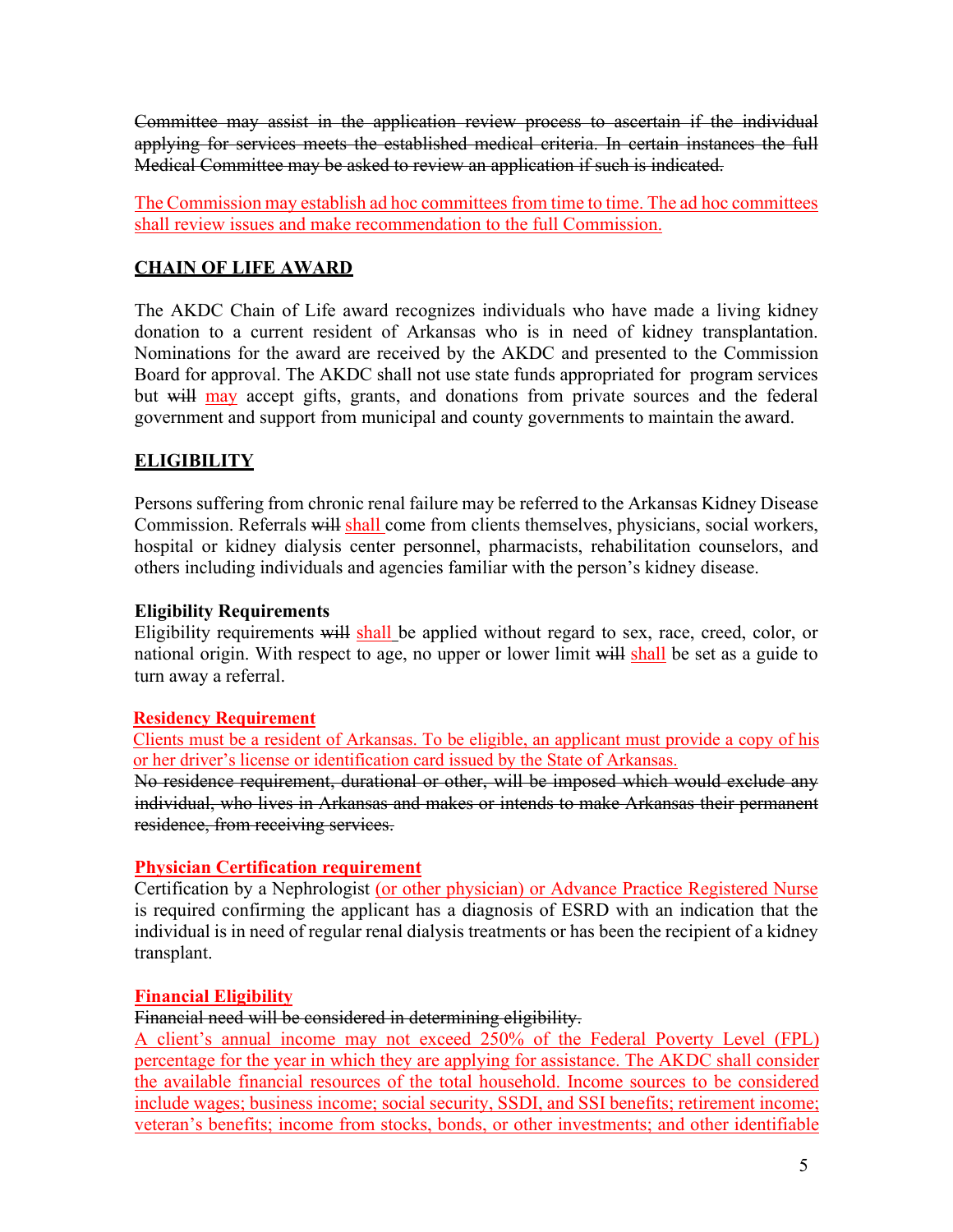#### liquid assets.

If the applicant is a dependent, the resources of the parent(s) shall be determined. The exception is if the applicant is a dependent and is receiving SSI benefits, he/she may be considered a family of one.

#### **Insurance Eligibility**

Clients with insurance must provide proof of insurance coverage. Individuals with or without insurance are not prohibited from receiving services on the basis of their insurance status. However, AKDC shall be payor of last resort.

The AKDC will conform to the policies of the Directive/Protection of Families from Government.

### **Application for Services**

Individuals applying for services available through the program are requested to shall complete the AKDC *Initial* Referral Application. Utilization of the AKDC *Initial Referral* Application (Form AKDC-01) is preferred as it contains the necessary individual identifying information as well as income, benefit, and asset information to determine financial need. The *Initial* Referral Application also includes the required Nephrologist or other health professional certification indicating the applicant has ESRD or has been the recipient of a kidney transplant.

### **Certificate of Eligibility/Ineligibility**

A certificate of eligibility-ineligibility (AKDC-10) will shall be completed prior to the provision of services, or the refusal of services, as the case may be. The AKDC Program Manager will shall have the responsibility to review the *Initial Referral Application*, applying the established financial needs and residential criteria and ensuring the applicant's physician has certified that the applicant meets the medical criteria. The applicant will be notified if financial need is not met. The signature of the AKDC Program Manager will shall only be required on sign the Certificate of Eligibility/Ineligibility for those each applicants, indicating the applicant's eligibility or ineligibility not meeting the program's established financial needs criteria. Applications of individuals determined to meet the established financial needs criteria will be referred to the Chairman of the Medical Committee or, if so determined by the Commission Board, a physician employed by Arkansas Rehabilitation Services to ascertain whether the applicant's medical condition is consistent with the established program criteria to be eligible for services. The signature of the AKDC Program Manager, the reviewing physician, and the Chairman of the Commission is required on the Certificate of Eligibility/Ineligibility for those applicants determined eligible to receive program services. The Vice-Chairman of the Commission will sign in the absence of the Chairman. Applicants and other concerned will be notified of the decision made, whether approved or denied.

### **FINANCIAL NEED/COMPARABLE BENEFITS**

### **Client's Resources**

Every applicant's request for services will be reviewed to determine if other benefits are available. It is the intention of the AKDC to assist all eligible ESRD cases, but only to the extent that such services will supplement other benefits.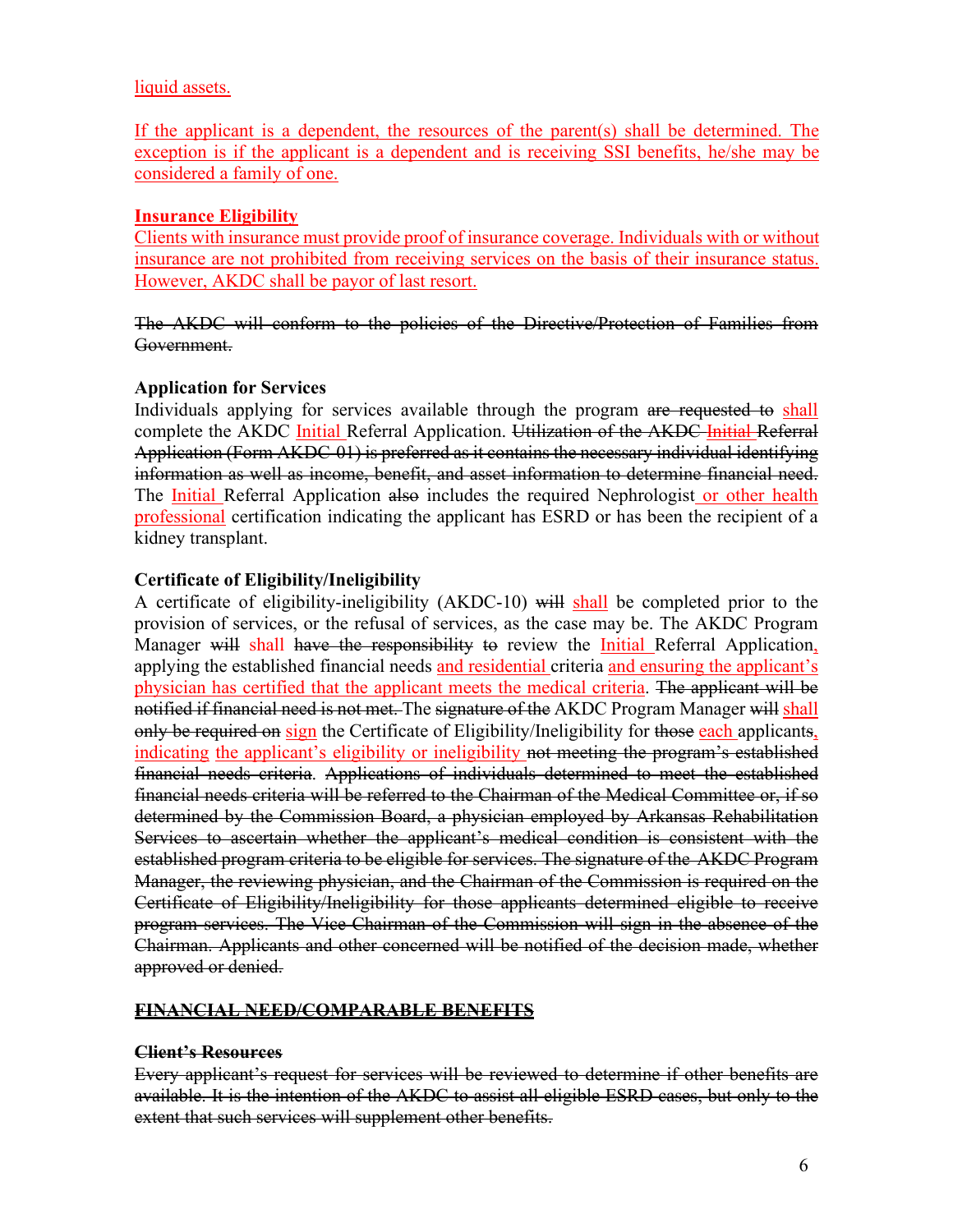Financial need is basic for AKDC services. Many individuals lack adequate financial resources to maintain themselves and/or their dependents and are often unable to meet needs arising from the extraordinary circumstances associated with ESRD. AKDC rules and practices are based on the concept of providing financial assistance to address specific treatment needs of eligible clients consistent with services offered by the program.

When determining an individual's financial resources, all resources available to the client and his/her household will be considered. If the applicant is a dependent, the resources of the parent(s) will be determined. The exception is if the applicant is a dependent and is receiving SSI benefits, he/she may be considered a family of one. The Commission Board members will establish the standards for determining financial need.

When determining financial need, the AKDC will consider the available financial resources of the total household unless an exception exists. Income sources to be considered include wages; business income; social security, SSDI, and SSI benefits; retirement income; veteran's benefits; income from stocks, bonds, or other investments; and other identifiable liquid assets.

#### **Comparable Benefits of the Individual**

The comparable benefits provision provides the AKDC with an organized method for assessing an individual's eligibility for benefits under other programs. Any benefits available to an individual under any other program to meet, in whole or in part, the cost of any AKDC service is not a factor in determining eligibility for AKDC services.

#### **Other Resources/ Similar Benefit**

Applicants shall be required to apply and provide evidence of acceptance/denial from all applicable pharmaceutical company patient assistance programs. Any services that the applicant may receive, or be eligible to receive from other sources will shall be used first. The AKDC may only supplement these benefits.

### **Co-Payment**

The Commission Board members will shall establish any a co-payment for services that is to be paid by a client of the program. The AKDC has assessed clients a co-payment for prescription drugs to be paid at the point of sale. The copayment amount is \$2.00 for each medication each month.

### **EFFECTIVE DATE OF SERVICE**

The effective date a client will shall be eligible to receive paid for services provided by the AKDC will shall be established by the program. An applicant must be determined eligible prior to program funds being authorized. The AKDC shall not authorize payment for any services **provided** prior to the effective date of service.

### **Financial Cap**

The Commission Board members will may establish an annual limit on per-client expenditures per prior to the beginning of the new state fiscal year, based on funds available and number of clients participating in the program in prior year. This annual cap is subject to change based on increase or decreases in the number of patients in the programs and or changes in program funding. Exceptions may be made on a case by case basis as determined by the Commission. During the course of a fiscal year, should expenditures for a client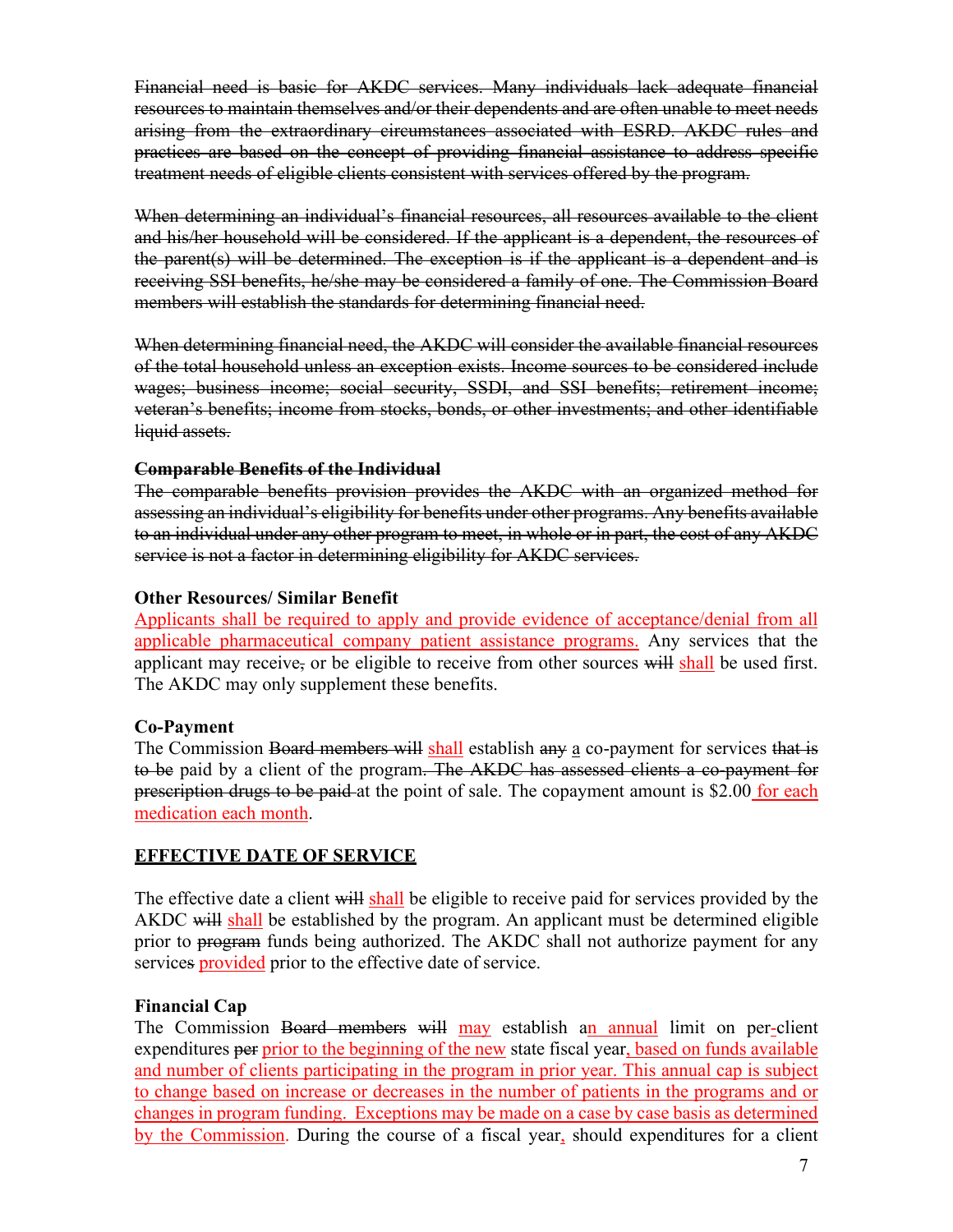exceed the **annual** limit allowed, per year the case will be referred to the Commission Board for review to determine a course of action.

### **Termination of Services**

Paid for services provided by the AKDC will pay for services and medication prescribed up to the client's date of death.be terminated the day a client dies. Eligibility for covered paid for services will also be ended the day a client moves out of state or the last day of the month a client's course of dialysis is terminated unless the individual has received a kidney transplant. It will be the practice of the AKDC to mirror Medicare regarding clients receiving kidney transplants.

### **Annual Review**

Individuals determined eligible to receive AKDC services shall submit an eligibility renewal application annually will participate in an annual review to determine continued program eligibility. The review process will consist of a determination as to whether the individual continues to meet program medical, residential and financial need eligibility criteria. Clients who meet eligibility requirements will continue to receive AKDC services. Any client who no longer meets program eligibility requirements will shall be issued a letter of termination of services effective thirty (30) days after the date of review. AKDC shall not pay for services for patients who fail to renew within one and a half years of their last date of eligibility (year of eligibility, plus six-month grace period). Medications prescribed within a client's annual eligibility period (plus six-month grace period) shall be covered, even if the claim is received by AKDC after the patient's eligibility has lapsed.

## **SERVICES**

The availability of funds will influence Tthe services provided by the AKDC shall be dependent on the availability of funds. The Commission Board will may determine specific services to be funded by the program prior to the beginning of each new state fiscal year. Covered services can may include outpatient pharmaceutical drugs and nutritional supplements; pre-transplant dental services; transportation, patient education and referral. Specific services to AKDC clients, including those in need of continuing services, will shall be provided based upon the availability of funds. During the course of a fiscal year should it be determined that available funding is insufficient monies are available to fund services provided by the program at existing levels for the remaining portion of the fiscal year, the Commission Board will shall establish the manner in which services will be curtailed, or if required, terminated for the remainder of that fiscal year. Should the curtailing of services result, preference will be given to those in need of continuing services, as determined by the Commission.

Financial assistance from the AKDC may include:

• Outpatient prescriptions: AKDC may provide financial assistance for no more than 3 outpatient prescriptions per month. Amount payable to pharmacy is the allowable amount in the formulary fee schedule, after insurance payment and less client co-payment.

• Immunosuppressant drugs: AKDC may provide financial assistance for immunosuppressant drugs. A client co-pay for allowable drugs is required. The AKDC shall only participate in the purchase of immuno-suppressant medications as a co-payer. Program co-payment for immuno-suppressant drugs shall not exceed twenty percent of the Medicare allowable rate.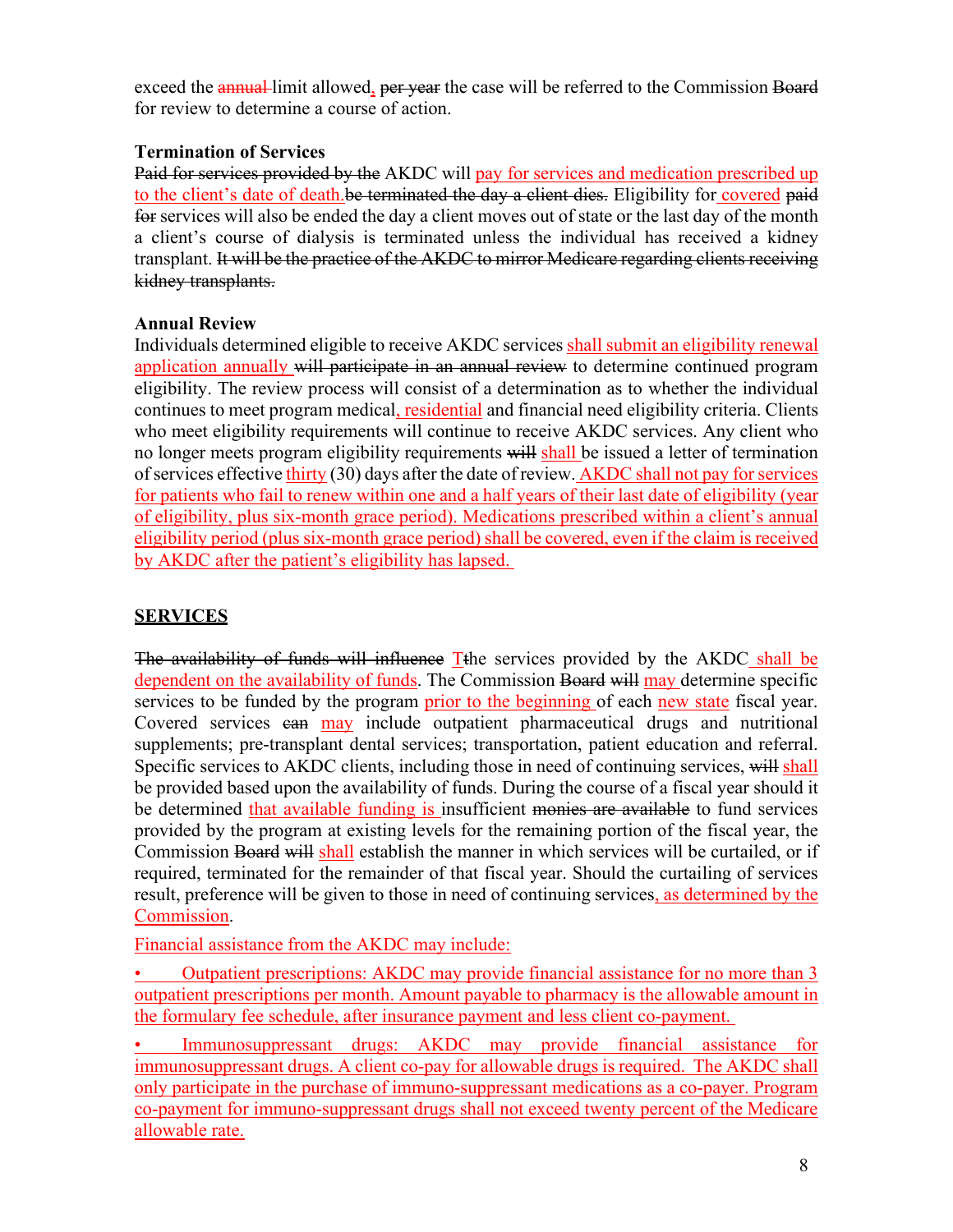• Nutritional supplements: AKDC may provide for nutritional supplement if ordered by physician. Amount Payable to pharmacy is the allowable amount in the formulary fee schedule, after insurance and less client co-payment.

• Transportation: AKDC may provide for dialysis appointment transportation mileage reimbursement, at the state employee mileage reimbursement rate for the applicable year. Clients who prove they must take a taxi or other paid transportation service are eligible for transportation mileage reimbursement. Patients must first attempt to use personal or Medicaid transportation if available, prior to engaging a taxi or other paid transportation. Evidence of efforts to use Medicaid transportation must be provided. Taxi or paid transportation receipt is required prior to mileage reimbursement.

• Dental: AKDC may provide for dental care when a dental problem jeopardizes the health and treatment program outlined by the renal specialist and may be covered only for the purpose of kidney transplantation. Payment for services rendered will be prior approved and consistent with the established dental fee schedule herein attached as Appendix A.

#### **Outpatient Pharmaceutical Drugs and Nutritional Supplements**

The AKDC may pay for a limited number of ESRD related prescription drugs. Medications paid for by the program must be consistent with the approved AKDC drug list. A client copay for allowable drugs is required. The AKDC will only participate in the purchase of immuno-suppressant medications as a co-payer. Program co-payment for immunosuppressant drugs shall not exceed twenty percent of the Medicare allowable rate.

If funds allow, the AKDC may purchase nutritional supplements specifically designed for kidney dialysis patients. Purchases will be made consistent with state purchasing requirements. Distribution of the supplements will be coordinated by the program.

#### **Pre-Transplant Dental Services**

The AKDC may assist with dental charges when a dental problem jeopardizes the health and treatment program outlined by the renal specialist and may be covered only for the purpose of kidney transplantation. Payment for services rendered will be prior approved and consistent with the established dental fee schedule.

#### **Transportation**

The AKDC may assist in paying for some client transportation costs specifically associated with ESRD treatment. Eligibility to receive this service will be on a prior-approved basis with determination consisting of a review of existing client/household income and expenses, other available resources, and documentation of a lack of other assistance. Reimbursement will be based on the Internal Revenue Service (IRS) standard medical mileage rate in effect the date the service was provided.

### **Patient Education**

The AKDC will may partner with local, state, regional, and national agencies and organizations to educate its clients and the public at large regarding the importance of prevention and/or treatment of kidney disease.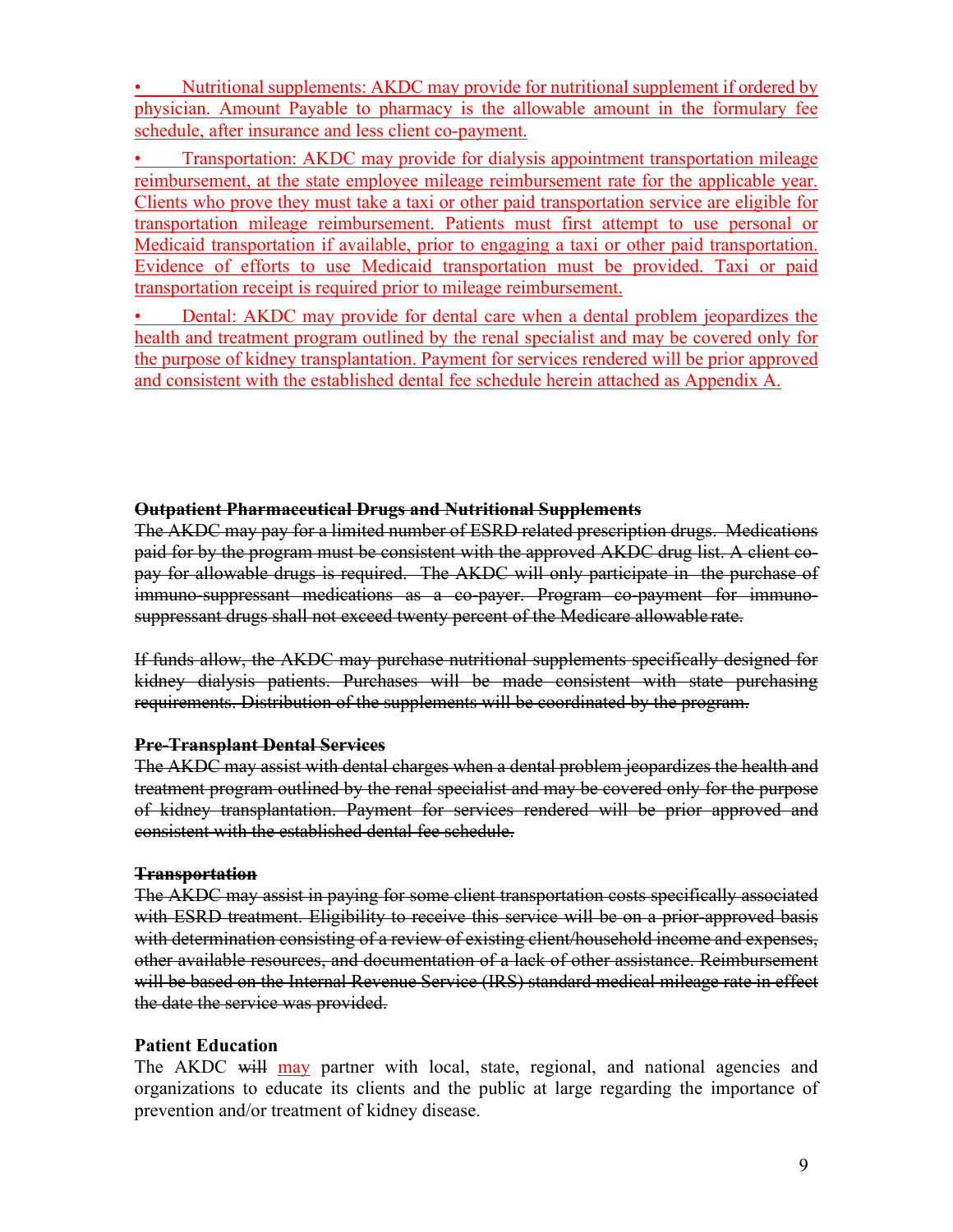#### **Referral Services**

The AKDC will may assist clients diagnosed with ESRD with referral to other programs including vocational rehabilitation.

### **Formulary**

AKDC shall establish a formulary. The formulary will include nutritional supplements designed for kidney dialysis patients. The formulary and fee schedule may be updated periodically and is attached as Appendix A.

#### **Payment for Services to Vendors**

The AKDC will shall process payment for covered services to program clients when in receipt of a signed vendor statement or letter that includes the client's name and other necessary identifiable information, a description of services provided, date(s) of service provision, and cost. Claims made for payment of prescription drugs or transportation reimbursement are to be submitted on the appropriate AKDC claim form or applicable online form if available. The AKDC will shall not pre-pay for a service, only providing payment after the service has been rendered. Requests for payment for services rendered must be received by the program within one calendar year of the date of service. The AKDC will not provide remittance for those requests for payment that exceed the one-year from date of service limit.

#### **Confidentiality, Use, and Release of Client Records and Information**

The AKDC will shall develop and maintain a case record for applicants and individuals determined eligible to receive services available through the program. Client information developed or received by the AKDC will be is the property of the program. Information contained in the case record may shall only be used for determining eligibility/ineligibility for AKDC services, providing payment for services rendered, or other program operations. The AKDC will endeavor to shall maintain personal information contained in the case record in a secure manner and treat such information with the highest degree of confidentiality.

The AKDC Program Administrator shall be is designated as the custodian of applicant and client case records. The Program Manager will have has the responsibility of ensuring such information is maintained in a safe and secure manner consistent with State and Federal law, rule or regulations. The Program Manager shall provide training to AKDC staff regarding how applicant and client information will be developed, maintained, and shared with affected parties. The Program Manager will be is responsible for the destruction of all closed case files.

When requested in writing, the AKDC will shall make available to the applicant or client, or if appropriate the individual's representative, information contained in that person's case record. Should the applicant or client or, if appropriate, that individual's representative believes information contained in the case record to be inaccurate or misleading, a written request can be made to the program to amend such information.

In the event another agency or organization requests personal information contained in the case record of an AKDC applicant or client, the program will shall only release such information with written consent of the applicant or client or, if appropriate, that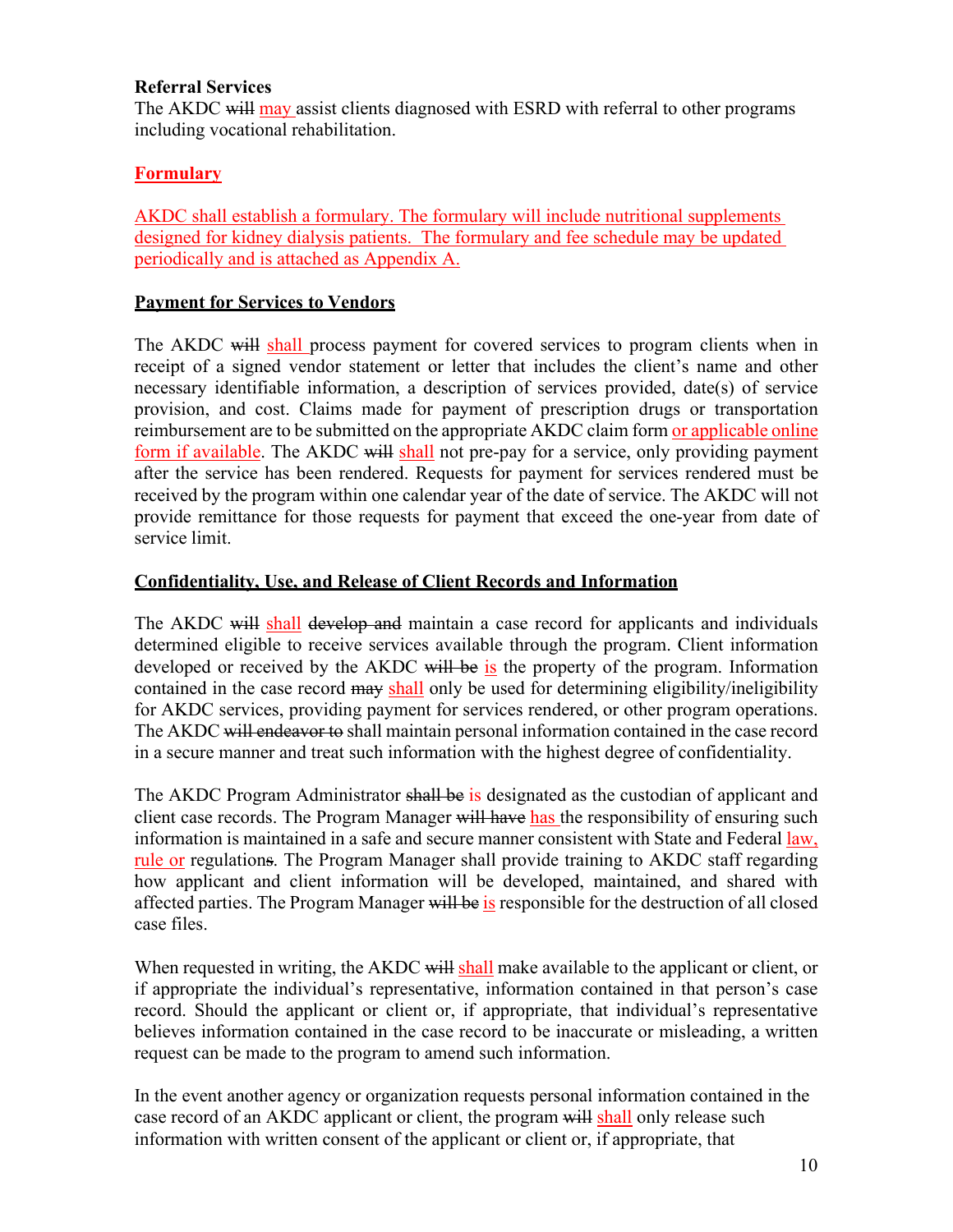individual's representative. It will be is the responsibility of the AKDC and parties involved to respect the confidential nature of personal information and limit information exchanged to that minimally necessary. The AKDC will shall release personal information contained in the case record in response to investigations in connection with law enforcement, fraud, and abuse unless expressly prohibited by State and Federal laws and regulations and in response to an order issued by a judge, magistrate, or other authorized judicial official.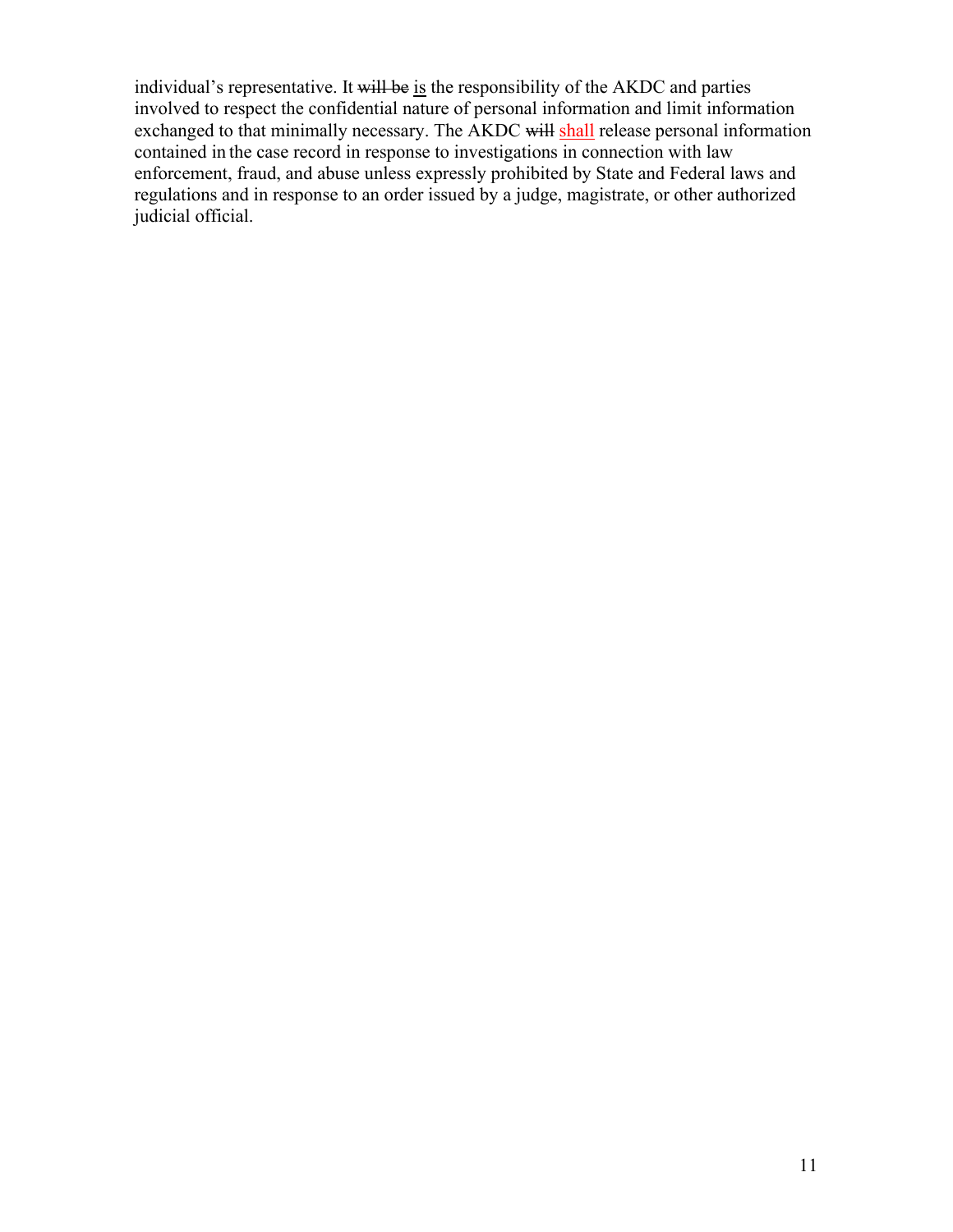### **CERTIFICATION**

This will certify that the Arkansas Kidney Disease Commission Rules were adopted by the Arkansas Kidney Disease Commission at a regular session of said Commission held in Little Rock, Arkansas on the 17th day of March 2021.

Deborah Wooten Chairmen Arkansas Kidney Disease Commission

 $\mathcal{L}_\text{max}$  , and the set of the set of the set of the set of the set of the set of the set of the set of the set of the set of the set of the set of the set of the set of the set of the set of the set of the set of the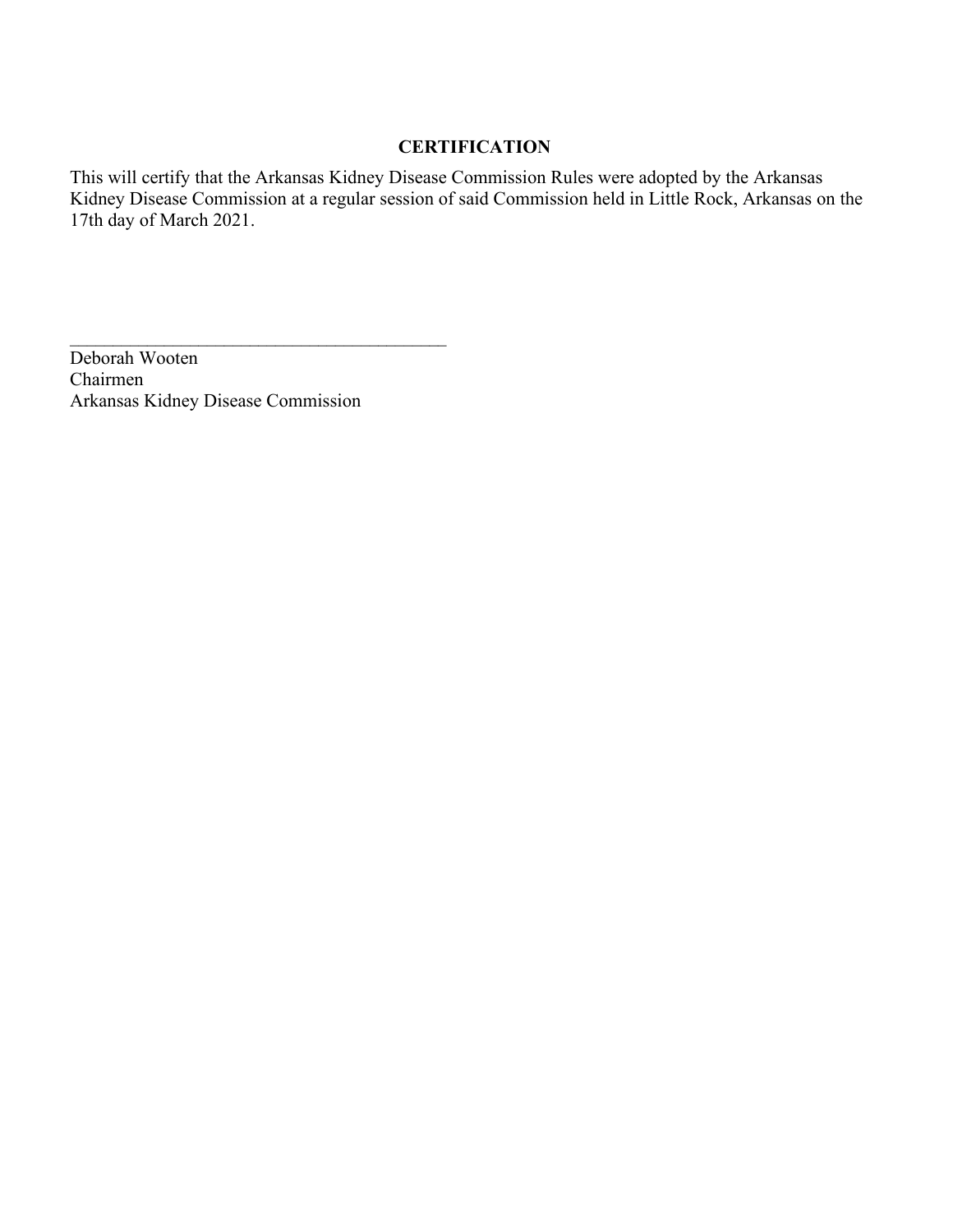# **Arkansas Kidney Disease Commission**

# Formulary

| <b>COMMON NAME OF DRUG</b> | <b>BRAND NAME</b>                                                                          |
|----------------------------|--------------------------------------------------------------------------------------------|
| <b>PHOSLO</b>              |                                                                                            |
| CALCIUM ACETATE-Generic    | 667 mg tablets/capsules not to exceed 360 tablets/capsules each month.                     |
| <b>RENVELA</b>             |                                                                                            |
| SEVELAMER - Generic        | 800 mg tablets or 0.8 gram packets not to exceed 270 360 tablets or packets<br>each month. |
|                            |                                                                                            |
|                            | THE FOLLOWING PHOSPATE BINDING AGENTS ARE COVERED WITH PRIOR APPROVAL ONLY                 |
| <b>FOSRENOL</b>            | LANTHANUM- Generic                                                                         |
|                            | Acting as a co-payer ONLY, 1000 mg tablets or 1000 mg packets not to exceed                |
|                            | 90 360 tablets or packets each month.                                                      |
| <b>VELPHORO</b>            | SUCROFERRIC OXYHYDROXIDE                                                                   |
|                            |                                                                                            |
|                            | 500 mg tablets not to exceed 360 tablets each month.                                       |
| <b>AURYXIA</b>             | <b>FERRIC CITRATE</b>                                                                      |
|                            | 210 mg tablets not to exceed 360 tablets each month                                        |

For initiation of therapy with phosphate binders, patients shall be prescribed calcium acetate or sevelamer prior to initiation of therapy with other listed phosphate binder medications. Medications other than calcium acetate and sevelamer can be requested only:

- After the patient fails to achieve targeted phosphate levels, based on clinical guidelines, on at least 3 dosage formulations (capsules, tablets, etc.) of calcium acetate or sevelamer with each meal along with dietary restrictions, or
- If patient has adverse side effects to sevelamer or calcium acetate, or
- If patient is unable to swallow calcium acetate or sevelamer or
- If calcium acetate or sevelamer is not available due to shortage, recall or discontinuation.

#### **ADDITIONAL MEDICATIONS COVERED WITH PRIOR APPROVAL ONLY**

AKDC payment for the following medications cannot exceed th[e National Average Drug Acquisition Cost](https://data.medicaid.gov/Drug-Pricing-and-Payment/NADAC-National-Average-Drug-Acquisition-Cost-/a4y5-998d) (NADAC), plus a dispensing fee for each prescription that matches the dispensing fee paid by the Arkansas Medicaid program. AKDC will revise coverage restrictions annually, using the most up-to-date NADAC costs prior to the start of the new state fiscal year. If no NADAC is listed for a particular drug, AKDC will pay the insurance allowable cost of the drug, less the client copay and insurance payment.

| <b>SENSIPAR</b> | CINACALCET- <b>Generic</b> | Acting as a co-payer ONLY, not to exceed 50% of insurance allowable cost of drug |
|-----------------|----------------------------|----------------------------------------------------------------------------------|
| NULOJIX         |                            | Acting as a co-payer ONLY, not to exceed 50% of insurance allowable cost of drug |
| <b>VELTASSA</b> |                            |                                                                                  |
| <b>LOKELMA</b>  |                            |                                                                                  |
|                 |                            |                                                                                  |

**Draft: 01/08/2021 Case 20:00:00 Page 1 AKDC Formulary**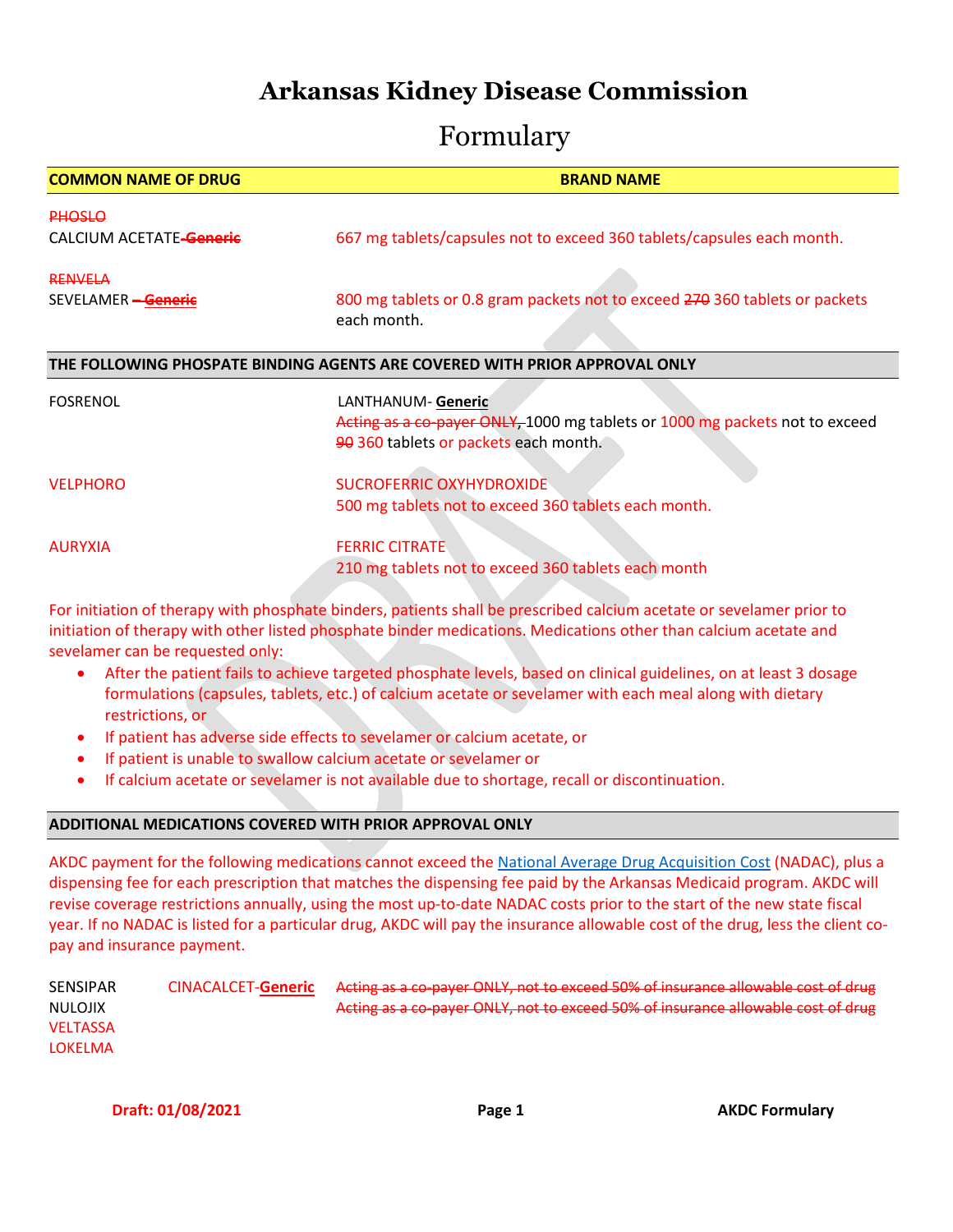#### **IMMUNOSUPRESSANT DRUGS COMMON NAME OF DRUG BRAND NAME OF DRUG BRAND NAME**

AKDC payment for the following medications cannot exceed th[e National Average Drug Acquisition Cost](https://data.medicaid.gov/Drug-Pricing-and-Payment/NADAC-National-Average-Drug-Acquisition-Cost-/a4y5-998d) (NADAC), plus a dispensing fee for each prescription that matches the dispensing fee paid by the Arkansas Medicaid program. AKDC will revise coverage restrictions annually, using the most up-to-date NADAC costs prior to the start of the new state fiscal year. If no NADAC is listed for a particular drug, AKDC will pay the insurance allowable cost of the drug, less the client copay and insurance payment.

| <b>AZATHIOPRINE</b>           |                       | <b>IMURAN</b>                                   |
|-------------------------------|-----------------------|-------------------------------------------------|
| <b>CYCLOSPORINE</b>           | NEORAL, GENGRAF       |                                                 |
| <b>EVEROLIMUS</b>             | <b>ZORTRESS</b>       | The AKDC will act as a co-payer for             |
| MYCOPHENOLATE MOFETIL         | <b>CELLCEPT</b>       | immunosuppressant drugs, not to exceed          |
| <b>MYFORTIC</b>               | MYCOPHENOLIC ACID     | 20% of insurance allowable cost of the          |
| PREDNISONE                    |                       | drug.                                           |
| <b>SIROLIMUS</b>              | RAPAMUNE              |                                                 |
| <b>TACROLIMUS</b>             | <b>PROGRAF</b>        |                                                 |
| <b>OTC DRUGS</b>              |                       |                                                 |
| <b>COMMON NAME OF DRUG</b>    | <b>BRAND NAME</b>     |                                                 |
| <b>FAMOTIDINE</b>             | <b>PEPCID</b>         |                                                 |
| LORATADINE                    | <b>CLARITIN</b>       |                                                 |
| <b>OMEPRAZOLE</b>             | <b>PRILOSEC</b>       |                                                 |
| RANITIDINE                    | ZANTAC                |                                                 |
|                               |                       |                                                 |
| <b>COMMON NAME OF DRUG</b>    | <b>DISPENSED FORM</b> | <b>BRAND NAME</b>                               |
| A                             |                       |                                                 |
| <b>ACYCLOVIR</b>              |                       | <b>ZOVIRAX</b>                                  |
| <b>ALBUTEROL SULFATE</b>      | TABS. INHALER         | <b>VENTOLIN, PROVENTIL</b>                      |
| ALPRAZOLAM-                   |                       | <b>XANAX</b>                                    |
| ALUMINUM HYDROXIDE            |                       | ALU-CAPS                                        |
| <b>AMIODARONE</b>             |                       | <b>CORDARONE</b>                                |
| AMITRIPTYLINE                 |                       | <b>ELAVIL</b>                                   |
| <b>AMLODIPINE BESYLATE</b>    |                       | <b>NORVASC</b>                                  |
| <b>AMOXICILLIN</b>            | CAPS, SUSP            | <b>AMOXIL</b>                                   |
| AMOXICILLIN W/CLAVULANIC ACID | TABS, SUSP            | AUGMENTIN, CLAVULIN                             |
| <b>AMPICILLIN</b>             | CAPS, SUSP            |                                                 |
| <b>ATENOLOL</b>               |                       | <b>TENORMIN</b>                                 |
| <b>AURYXIA</b>                |                       | <b>FERRIC CITRATE (RELOCATED TO PA SECTION)</b> |
| <b>AZITHROMYCIN</b>           |                       | ZITHROMAX, Z PACK                               |
|                               |                       |                                                 |
| B                             |                       |                                                 |

**Draft: 01/08/2021 Page 2** AKDC Formulary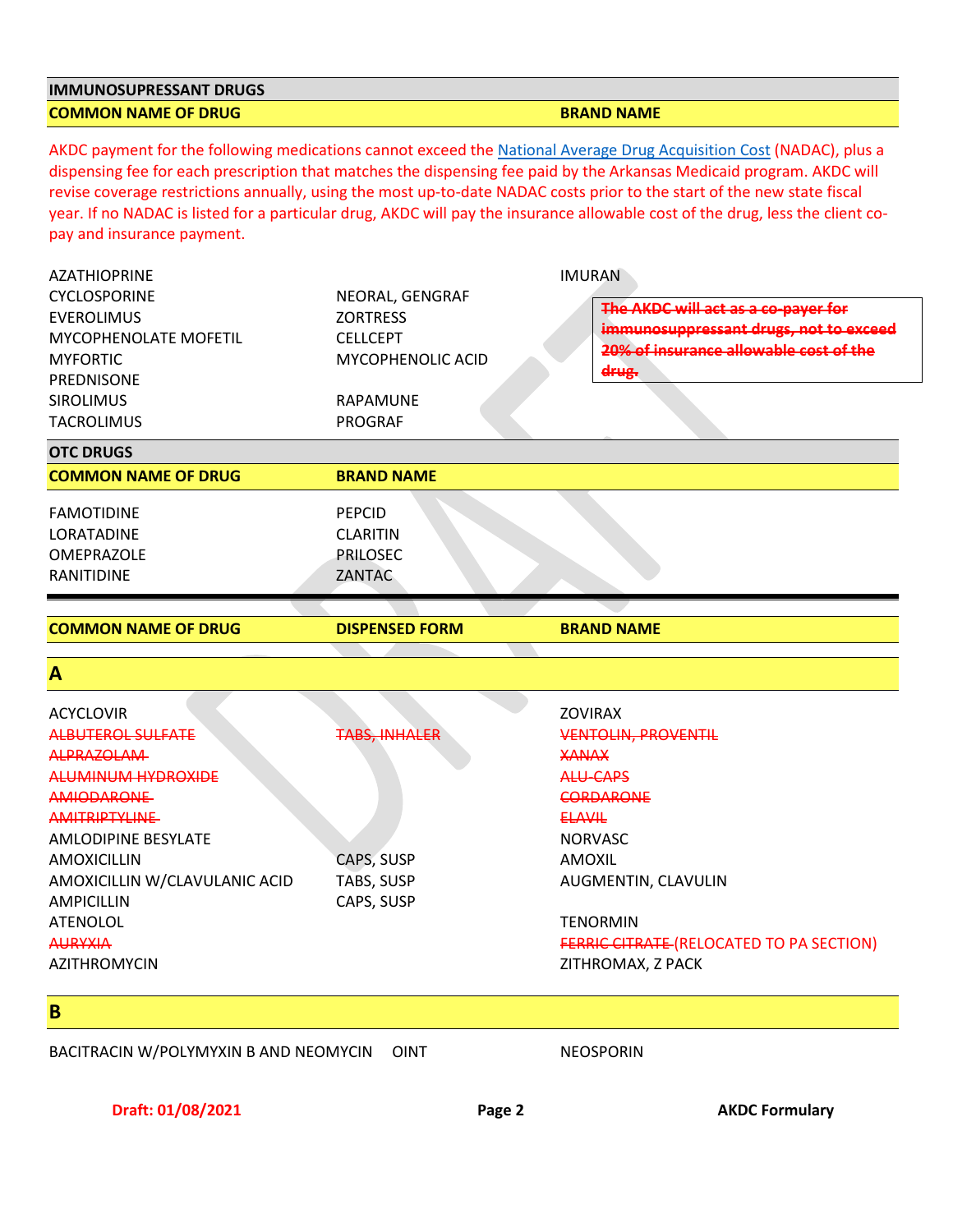BECLOMETHASONE DIPROPIONATE CR, OINT, GEL PROPADERM, Q-VAR BENAZEPRIL **EXECUTED ASSESSED ASSESSED ASSESSED A** LOTENSIN BUMETANIDE **BUMEX** 

**C**

| <b>CALCITRIOL</b>               |              | <b>ROCALTROL</b>  |
|---------------------------------|--------------|-------------------|
| <b>CALCIUM ACETATE</b>          |              | PHOSLO            |
| <b>CAPTOPRIL</b>                |              | <b>CAPOTEN</b>    |
| <b>CARBAMAZEPINE</b>            | <b>TABS</b>  | <b>TEGRETOL</b>   |
| CARVEDILOL                      |              | <b>COREG</b>      |
| <b>CEFACLOR</b>                 |              | <b>CECLOR</b>     |
| <b>CEPHALEXIN MONOHYDRATE</b>   |              | <b>KEFLEX</b>     |
| CHLORPROMAZINE                  |              | <b>THORAZINE</b>  |
| <b>CIPROFLOXACIN</b>            | <b>IRTAB</b> | <b>CIPRO</b>      |
| <b>CLONAZEPAM</b>               |              | <b>KLONIPIN</b>   |
| <b>CLONIDINE</b>                |              | <b>CATAPRES</b>   |
| <b>CLOPIDOGREL BISULFATE</b>    |              | <b>PLAVIX</b>     |
| CYCLOPHOSPHAMIDE                |              | <b>CYTOXAN</b>    |
| D                               |              |                   |
|                                 |              |                   |
| <b>DIATX WITH ZINC OR DIATX</b> |              | <b>DEXFOL</b>     |
| <b>DIAZEPAM</b>                 |              | <b>VALIUM</b>     |
| <b>DIGOXIN-</b>                 |              | <b>LANOXIN</b>    |
| <b>DILTIAZEM</b>                | TABS, XR     | CARDIZEM, TIAZAC  |
| DIPHENOXYLATE/ATROP             |              | <b>LOMOTIL</b>    |
| DIPYRIDAMOLE                    |              | PERSANTINE        |
| DISOPYRAMIDE PHOSPHATE          |              | <b>RYTHMODAN</b>  |
| <b>DOXAZOSIN MESYLATE</b>       |              | CARDURA           |
| DOXYCYCLINE HYCLATE             |              | <b>VIBRAMYCIN</b> |
| E                               |              |                   |
|                                 |              |                   |
| <b>ENALAPRIL MALEATE</b>        |              | <b>VASOTEC</b>    |
| <b>ENALAPRIL MALEATE HCTZ</b>   |              | <b>VASERETIC</b>  |
| <b>ESTRADIOL</b>                |              | <b>ESTRACE</b>    |
| <b>ESTROPIPATE</b>              |              | <b>OGEN</b>       |
| F                               |              |                   |
|                                 |              |                   |
| <b>FLUOXETINE</b>               |              | PROZAC            |
| <b>FUROSEMIDE</b>               |              | LASIX             |
| G                               |              |                   |
| <b>GABAPENTIN</b>               |              | <b>NEURONTIN</b>  |
| <b>GEMFIBROZIL</b>              |              | <b>LOPID</b>      |
|                                 |              |                   |

**Draft: 01/08/2021 Page 3** AKDC Formulary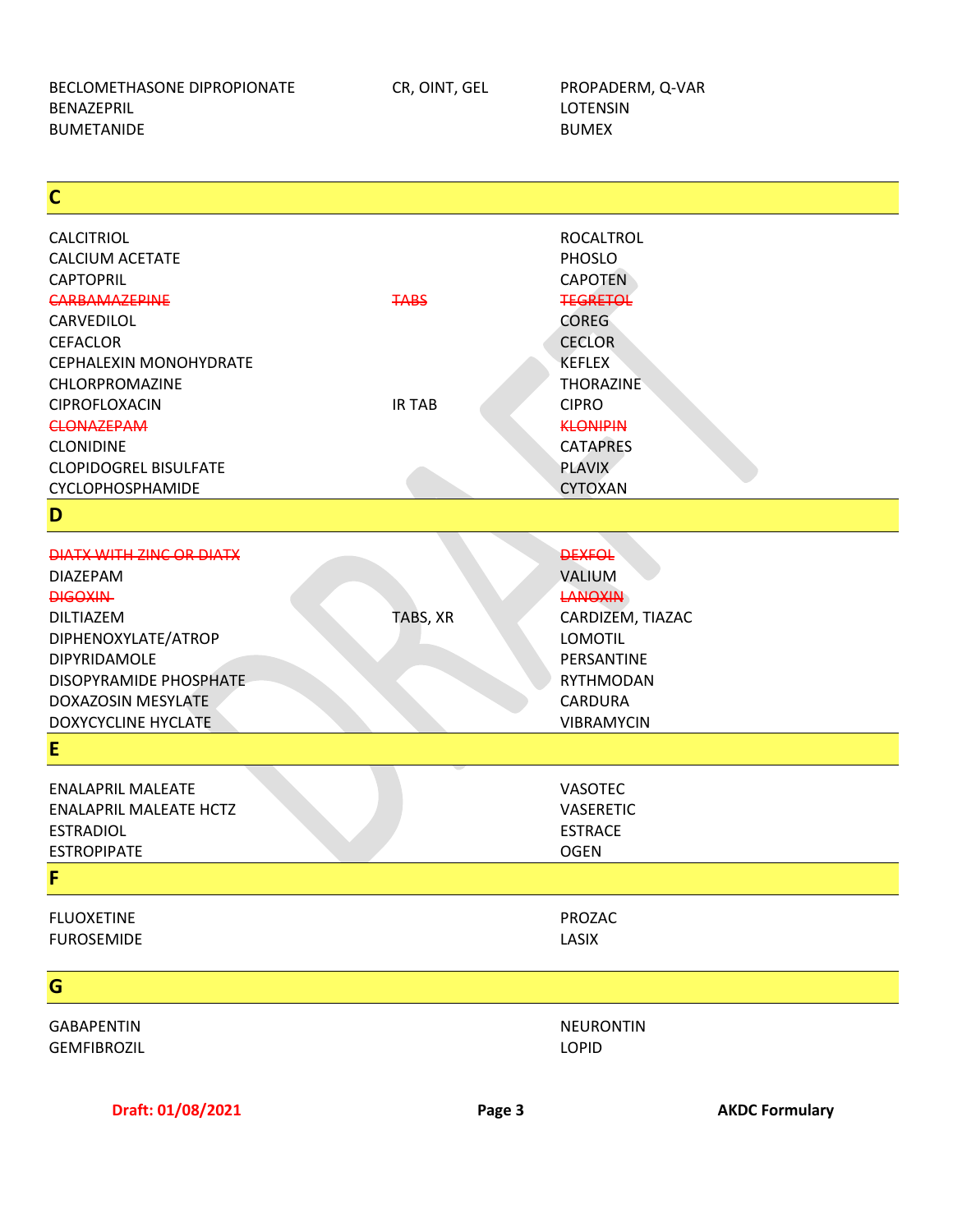| <b>JLIIVILI IINDL</b>                         |                      | <b>NIVIAI\IL</b>                     |
|-----------------------------------------------|----------------------|--------------------------------------|
| H                                             |                      |                                      |
| HYDROCODONE/ APAP<br>HYDRALAZINE              |                      | VICODIN, LORCET, NORCO<br>APRESOLINE |
| HYDROXYZINE PAMOATE HCL                       |                      | ATARAX, VISTARIL                     |
| <b>HYDROCHLOROTHIAZIDE</b>                    |                      | <b>HCTZ, HYDRODIURIL, MICROZIDE</b>  |
|                                               |                      |                                      |
| <b>INSULIN</b>                                |                      |                                      |
| <b>INSULIN SYRINGES</b>                       |                      |                                      |
| <b>IPRATROPIUM BROMIDE</b>                    | <b>NASAL INHALER</b> | <b>ATROVENT</b>                      |
| <b>IPRATROPIUM BROMIDE/ALBUTEROL SULFATE-</b> |                      | <b>COMBIVENT</b>                     |
| <b>ISOSORBIDE DINIT</b>                       |                      | <b>ISORDIL</b>                       |
| <b>ISOSORBIDE MONONITRATE</b>                 |                      | IMDUR, ISMO                          |
| K                                             |                      |                                      |
| KETOCONAZOLE                                  | TABS, CREAM          | <b>NIZORAL</b>                       |
| L                                             |                      |                                      |
| LABETALOL                                     |                      | <b>TRANDATE</b>                      |
| <b>LACTULOSE</b>                              |                      | <b>CEPHULAC</b>                      |
| LEVOFLOXACIN                                  |                      | LEVAQUIN                             |
| LEVOTHYROXINE SODIUM                          |                      | LEVOTHROID, SYNTHROID                |
| <b>LISINOPRIL</b>                             |                      | PRINIVIL, ZESTRIL                    |
| <b>LORAZEPAM</b>                              |                      | <b>ATIVAN</b>                        |
| LOSARTAN                                      |                      | <b>COZAAR</b>                        |
| LOSARTAN POTASSIUM-HYDROCHLOROTHIAZIDE        |                      | <b>HYZAAR</b>                        |
| M                                             |                      |                                      |
| METHYLPREDNISOLONE                            |                      | <b>MEDROL</b>                        |
| METOCLOPRAMIDE HCL                            |                      | REGLAN                               |
| <b>METOLAZONE</b>                             |                      | ZAROXOLYN                            |
| METOPROLOL SUCINATE                           |                      | <b>TOPROL-XL</b>                     |
| METOPROLOL TARTRATE                           |                      | <b>LOPRESSOR</b>                     |
| METRONIDAZOLE                                 |                      | <b>FLAGYL</b>                        |
| <b>MEXILETINE</b>                             |                      | <b>MEXITIL</b>                       |
| <b>MINOXIDIL</b>                              |                      | <b>LONITEN</b>                       |
| <b>MORPHINE</b>                               | IR/SR TABS, SOL      |                                      |
| <b>MUPIROCIN OINT</b>                         |                      | <b>BACTROBAN</b>                     |
|                                               |                      |                                      |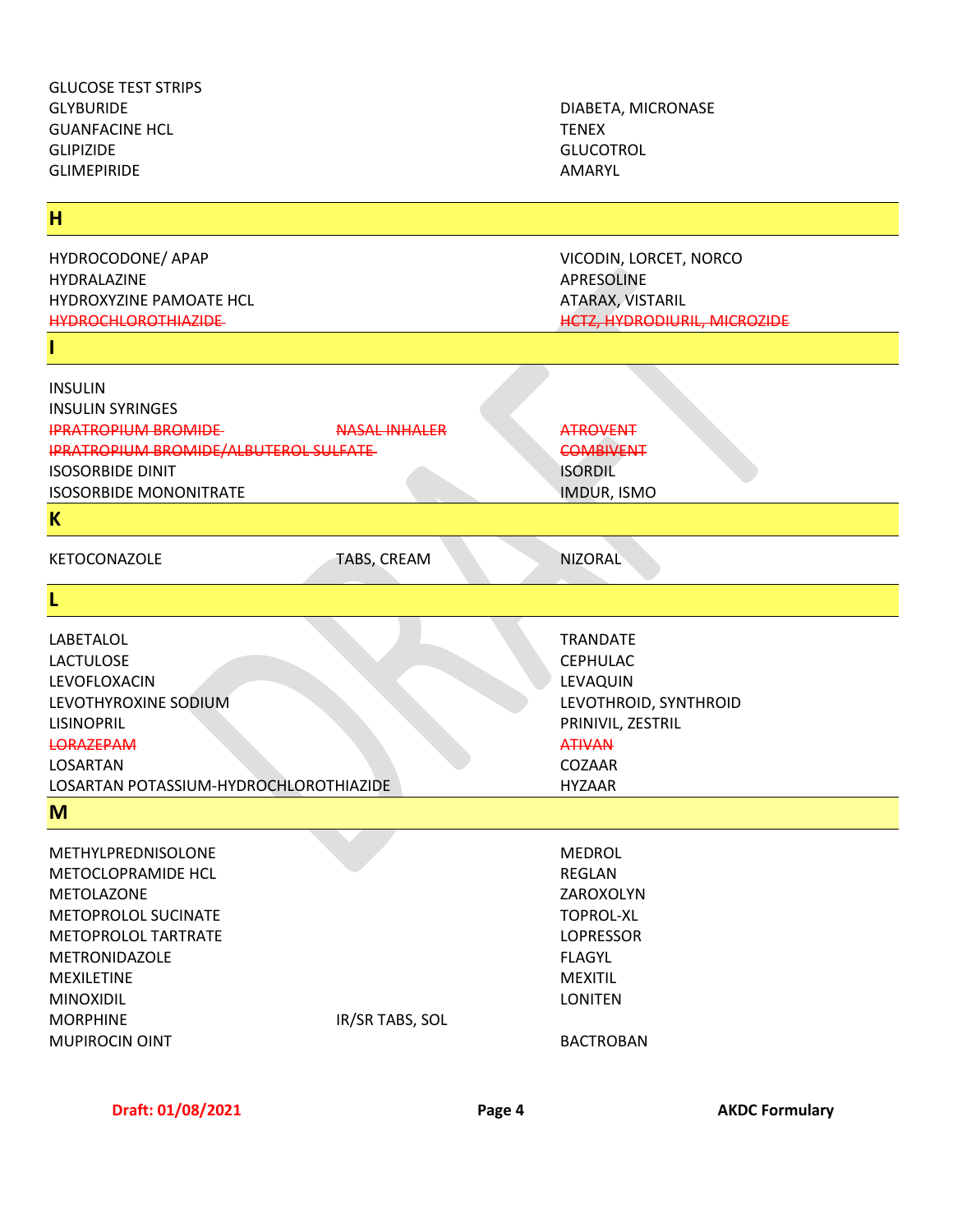| <b>MIDODRINE</b>                                                                                                                                                                                                                                                                   |                             |                                                                                                                                                                                             |
|------------------------------------------------------------------------------------------------------------------------------------------------------------------------------------------------------------------------------------------------------------------------------------|-----------------------------|---------------------------------------------------------------------------------------------------------------------------------------------------------------------------------------------|
| <b>MEGESTROL ACETATE</b>                                                                                                                                                                                                                                                           |                             | <b>MEGACE</b>                                                                                                                                                                               |
| N                                                                                                                                                                                                                                                                                  |                             |                                                                                                                                                                                             |
| NEOMYCIN-POLYMYXIN-HC<br>NICARDIPINE<br><b>NEBIVOLOL</b>                                                                                                                                                                                                                           | <b>OTIC SOL</b>             | <b>CORTISPORIN</b><br>CARDENE<br><b>BYSTOLIC</b>                                                                                                                                            |
| NIFEDIPINE<br><b>NITROFURANTOIN</b>                                                                                                                                                                                                                                                | CAPS, XL TABS               | ADALAT, AFEDITABS, PROCARDIA<br><b>MACRODANTIN, MACROBID</b>                                                                                                                                |
| <b>NYSTATIN</b><br>NYSTATIN W/TRIAMCINOLONE ACETONIDE CREAM, OINT                                                                                                                                                                                                                  | CREAM, OINT, TABS           |                                                                                                                                                                                             |
| <b>NOVOLOG</b>                                                                                                                                                                                                                                                                     | <b>INSULIN</b>              | <b>FLEXPEN</b>                                                                                                                                                                              |
| $\mathbf{O}$                                                                                                                                                                                                                                                                       |                             |                                                                                                                                                                                             |
| OLMESARTAN<br>ONDANSETRON<br><b>OXYCODONE HCL</b><br>OXYCODONE / APAP                                                                                                                                                                                                              | TABS, ODT<br><b>IR TABS</b> | <b>BENICAR</b><br><b>ZOFRAN</b>                                                                                                                                                             |
| P                                                                                                                                                                                                                                                                                  |                             |                                                                                                                                                                                             |
| <b>PAROXETINE</b><br>PENICILLIN W/ POTASSIUM<br>PENTOXIFYLLINE<br><b>PHENOBARBITAL</b><br><b>PHENYTOIN</b><br>PIOGLITAZONE<br>PRAVASTATIN SODIUM<br><b>PROCAINAMIDE</b><br>PROCHLORPERAZINE<br>PROPAFENONE HYDROCHLORIDE<br>PROPRANOLOL<br>PRORANOLOL AND HYDROCHLOROTHIAZIDE<br>Q | <b>TABS</b>                 | <b>PAXIL</b><br><b>TRENTAL</b><br><b>ELIXIR</b><br><b>DILANTIN</b><br><b>ACTOS</b><br>PRAVACHOL<br><b>PROCAN</b><br><b>COMPAZINE</b><br><b>RYTHMOL</b><br><b>INDERAL</b><br><b>INDERIDE</b> |
| <b>QUINAPRIL HYDROCHLORIDE</b><br><b>QUINIDINE GLUCONATE</b><br><b>QUINIDINE SULFATE</b><br><b>QUININE</b>                                                                                                                                                                         |                             | <b>ACCUPRIL</b>                                                                                                                                                                             |
| $\mathsf{R}$                                                                                                                                                                                                                                                                       |                             |                                                                                                                                                                                             |
| <b>RENAL VITAMINS</b>                                                                                                                                                                                                                                                              | <b>VITAMIN</b>              | RENAVITE, DIALYVITE, NEPROVITE                                                                                                                                                              |
| S                                                                                                                                                                                                                                                                                  |                             |                                                                                                                                                                                             |
| SIMVASTATIN<br>SODIUM POLYSTYRENE SULFONATE (SPS)<br><b>SUCRALFATE</b>                                                                                                                                                                                                             | <b>TABS</b>                 | <b>ZOCOR</b><br>KAYEXALATE<br>CARAFATE                                                                                                                                                      |
| Draft: 01/08/2021                                                                                                                                                                                                                                                                  | Page 5                      | <b>AKDC Formulary</b>                                                                                                                                                                       |